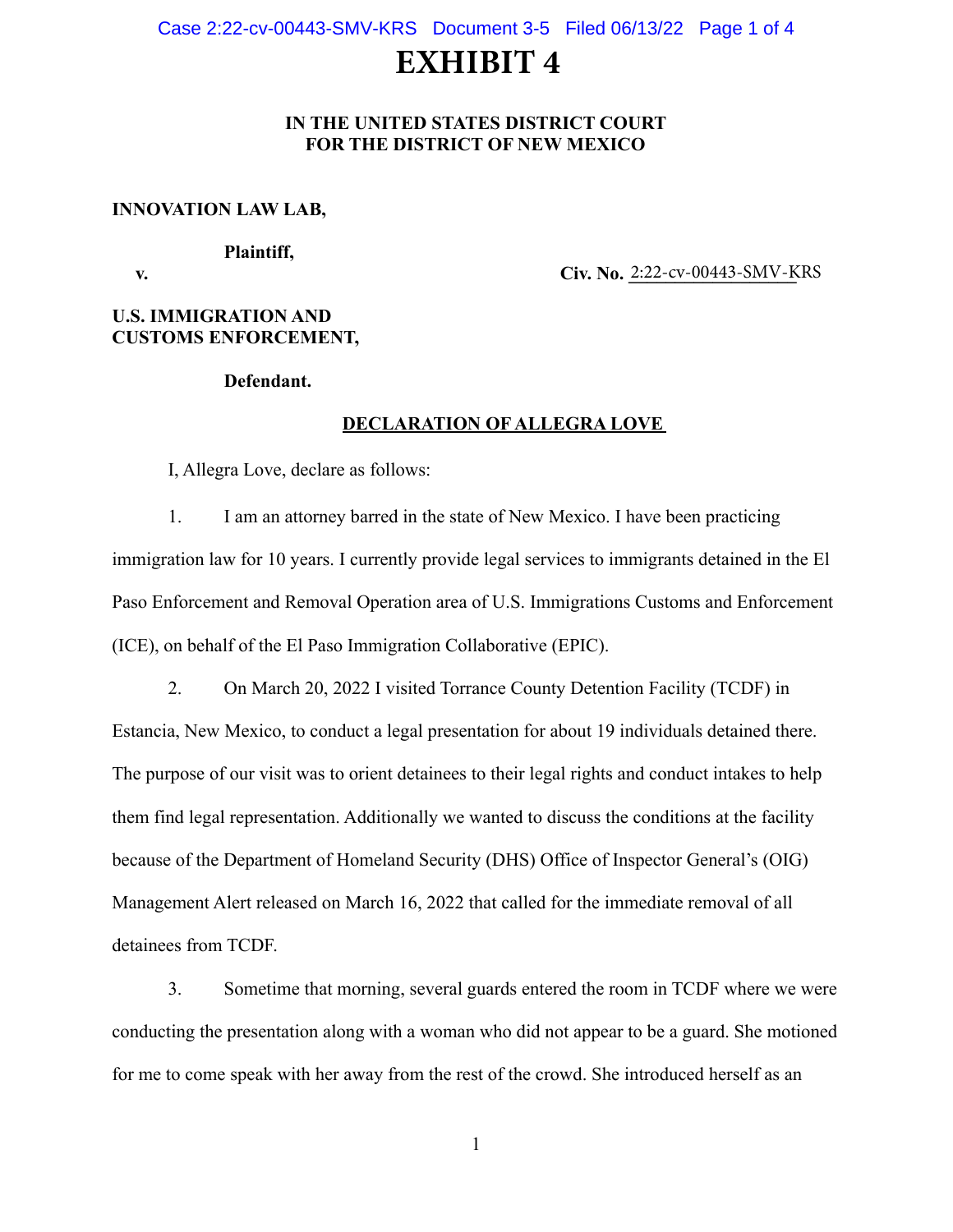#### Case 2:22-cv-00443-SMV-KRS Document 3-5 Filed 06/13/22 Page 2 of 4

inspector from the Nakamoto Group and explained that they were conducting an inspection of TCDF because of the OIG management alert.

4. The inspector apparently assumed that I was there to provide services because I was a Legal Orientation Program (LOP) provider. I am not. LOP providers conduct legal services under a specific contract with the Executive Office of Immigration Review, which is a federal agency within the U.S. Department of Justice. I did arrange the legal presentation in accordance with ICE's rules but my group is not a designated LOP provider.

5. Because access to legal services presentations is part of ICE's 2011 Performance-Based National Detention Standards (PBNDS) which form the basis of a detention facility inspection, the Nakamoto inspector asked me a lot of questions concerning our ability to provide legal presentations. Our group has had extraordinary difficulties providing legal services in TCDF. This has been well documented in the media, in complaints to the DHS Office of Civil Rights and Civil Liberties, and even in a formal demand letter threatening to sue ICE. I previously provided the DHS Office of Inspector General a large volume of evidence that our legal access had been blocked at TCDF. I offered to share this evidence with the inspector from Nakamoto as well.

6. The inspector seemed confused about our presence at the facility. She suggested to me that because we were not officially contracted LOP providers, the PBNDS did not apply to our difficulties accessing our clients. However the PBNDS, per section 6.4.V, does not specify that legal services groups must be LOP providers to conduct group presentations on legal rights. In fact, I had multiple correspondences with one of ICE's Supervisory Detention and Deportation Officers for TCDF to ensure our presentation complied with PBNDS.

2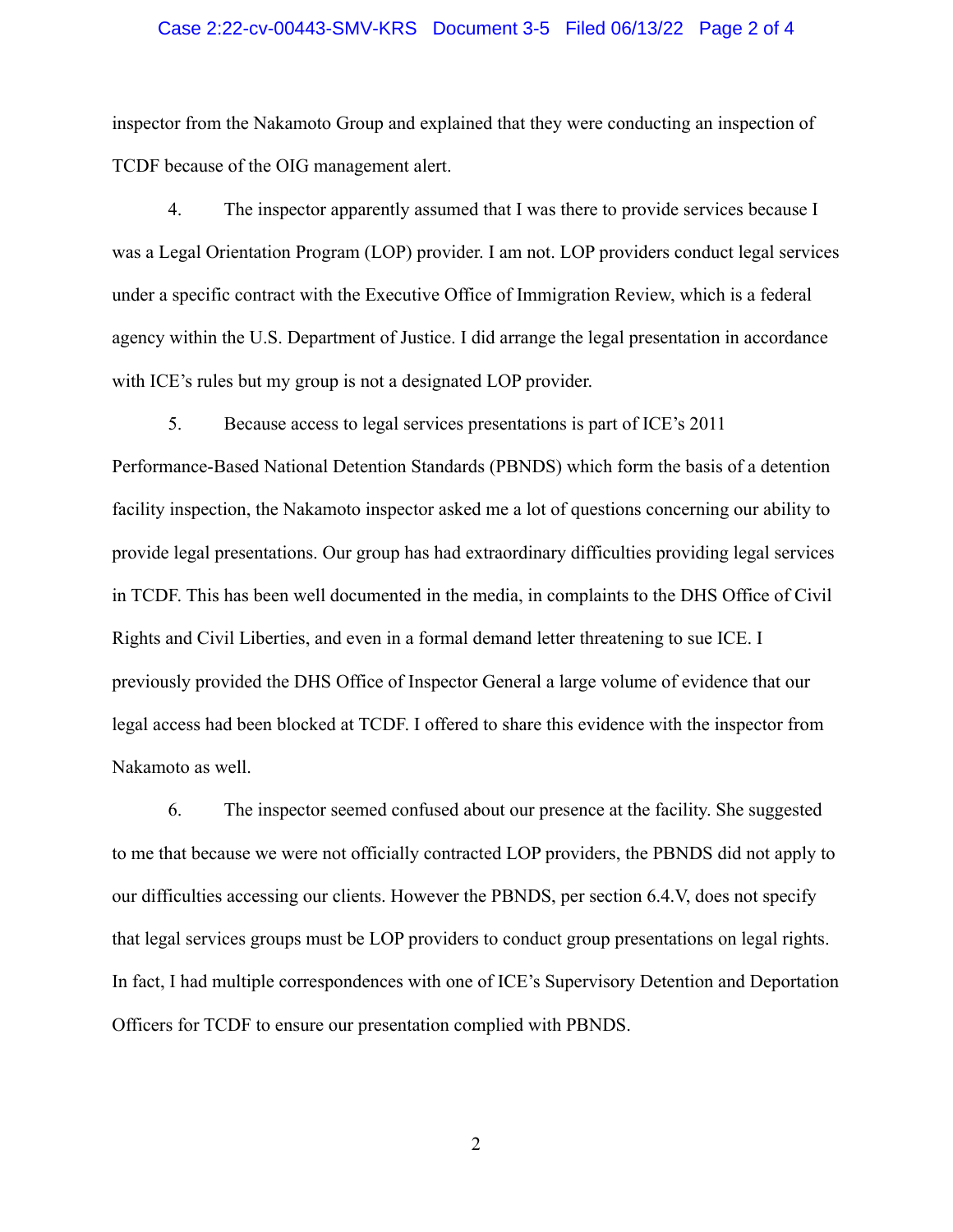#### Case 2:22-cv-00443-SMV-KRS Document 3-5 Filed 06/13/22 Page 3 of 4

7. Based on my observations of the Nakamoto inspector on this day, I understood that the Nakamoto inspector did not believe our complaints about legal access were relevant to the inspection.

8. I later read the report that the Nakamoto Group released about this inspection. It did not mention legal access issues.

9. After that our conversation took a more candid turn. The inspector told me that she was not sure what all the fuss was about the OIG alert. She told me that she had been an inspector for decades and had never seen such a clean and well-run detention center. She spoke especially favorably about medical care. She told me that she would send her own children to receive medical care there.

10. I shared with the inspector that our detained clients at TCDF consistently complained about the quality of the medical care. I shared with her multiple anecdotes about severe medical neglect that our clients had reported over the last year. We discussed the discrepancies between what she heard from detainees in her capacity as an inspector and what I heard in my own capacity as a lawyer. I suggested that detainees were reluctant to share information with a government contractor for fear of retaliation. This is a fear that many of my clients have confessed to me. She agreed that this was a possibility. She also told me that she believed another explanation for the discrepancy was that my clients were lying. I asked her why she thought they would lie and she said they might lie as a tool to effectuate their own release from detention.

11. Our conversation lasted around 20 minutes. She thanked me for my time and I passed her my contact information in case she wanted to follow up on anything that I shared with her. I did not hear from her.

3